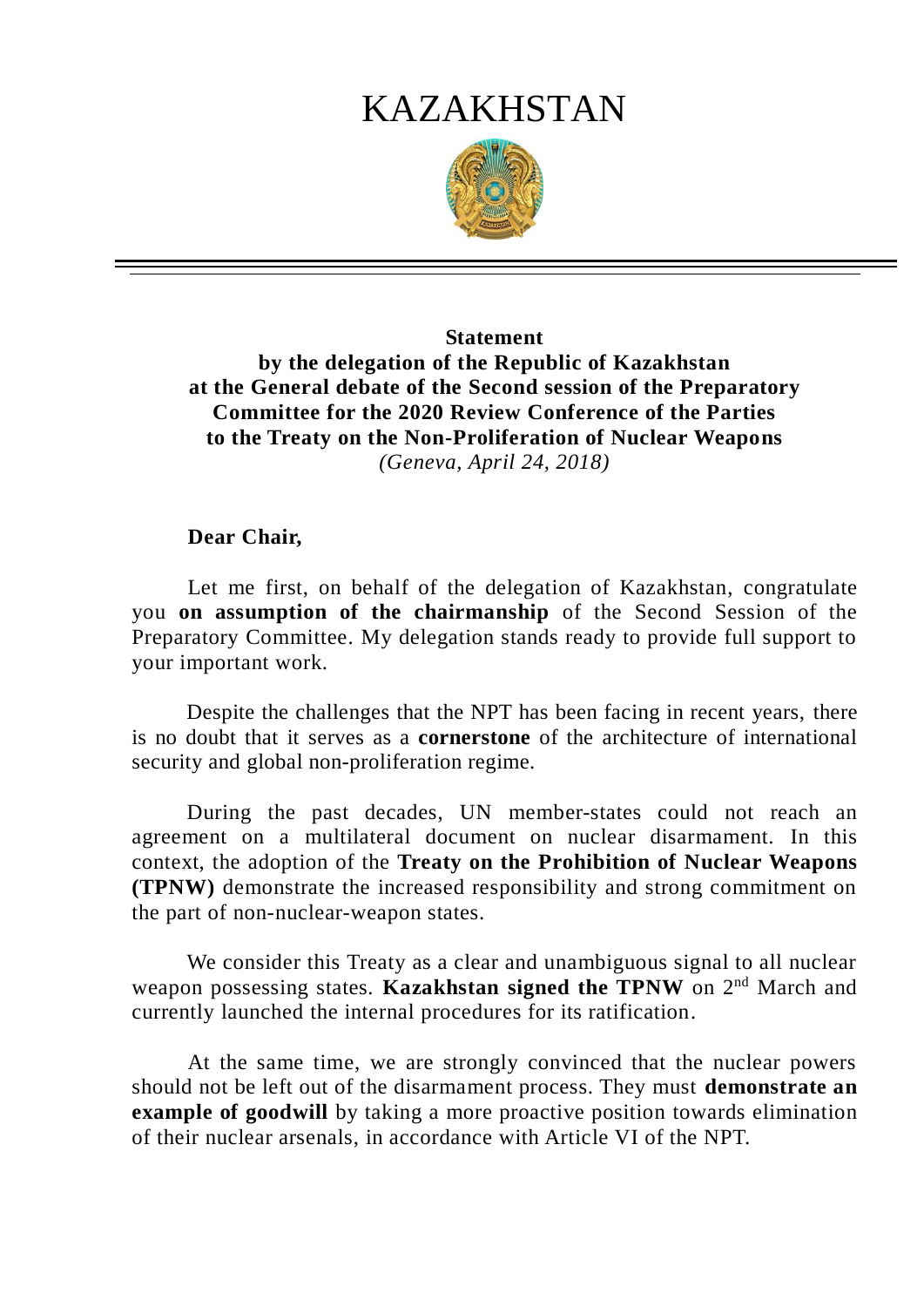#### **Ladies and Gentlemen,**

**Nuclear disarmament and non-proliferation** are issues of high priority for Kazakhstan and, as such, demand immediate attention on the part of global community.

In this context, Kazakhstan organized a special UN Security Council **high-level thematic briefing on January 18, 2018** under the theme "*Nonproliferation of WMD: Confidence Building Measures*".

As President Nazarbayev stated in his address to the UN Security Council, the success or failure of the process of modernization of the global security system directly depends on the ability of the international community **to overcome militaristic anachronisms**.

Hence, we should bring political trust and a systemic dialogue back to the international affairs.

**The Joint Comprehensive Plan of Action** (JCPOA) may serve as a good example. The Iran nuclear deal has demonstrated a possibility for successful multilateral diplomacy in the sphere of non-proliferation.

The similar constructive approach, in our opinion, could be applied in the matter of settlement of **North Korea's nuclear problem**. In this regard, we welcome continuation of inter-Korean talks that have significantly reduced tensions on the peninsula.

#### **Mr. Chair,**

Kazakhstan believes that a **voluntary moratorium** on nuclear testing observed by the nuclear powers, though an important factor of nuclear security, **cannot substitute** a full legally-binding document such as the **Comprehensive Nuclear-Test-Ban Treaty (CTBT)**. An early entry into force of this Treaty would be essential for effective implementation of the NPT.

The decision made by President Nazarbayev in 1991 to close one of the biggest and most actively used nuclear **test sites in Semipalatinsk** was the first legal act to ban nuclear tests.

The creation of **nuclear weapon free zones** remains one of the most effective measures in combating the spread of WMD.